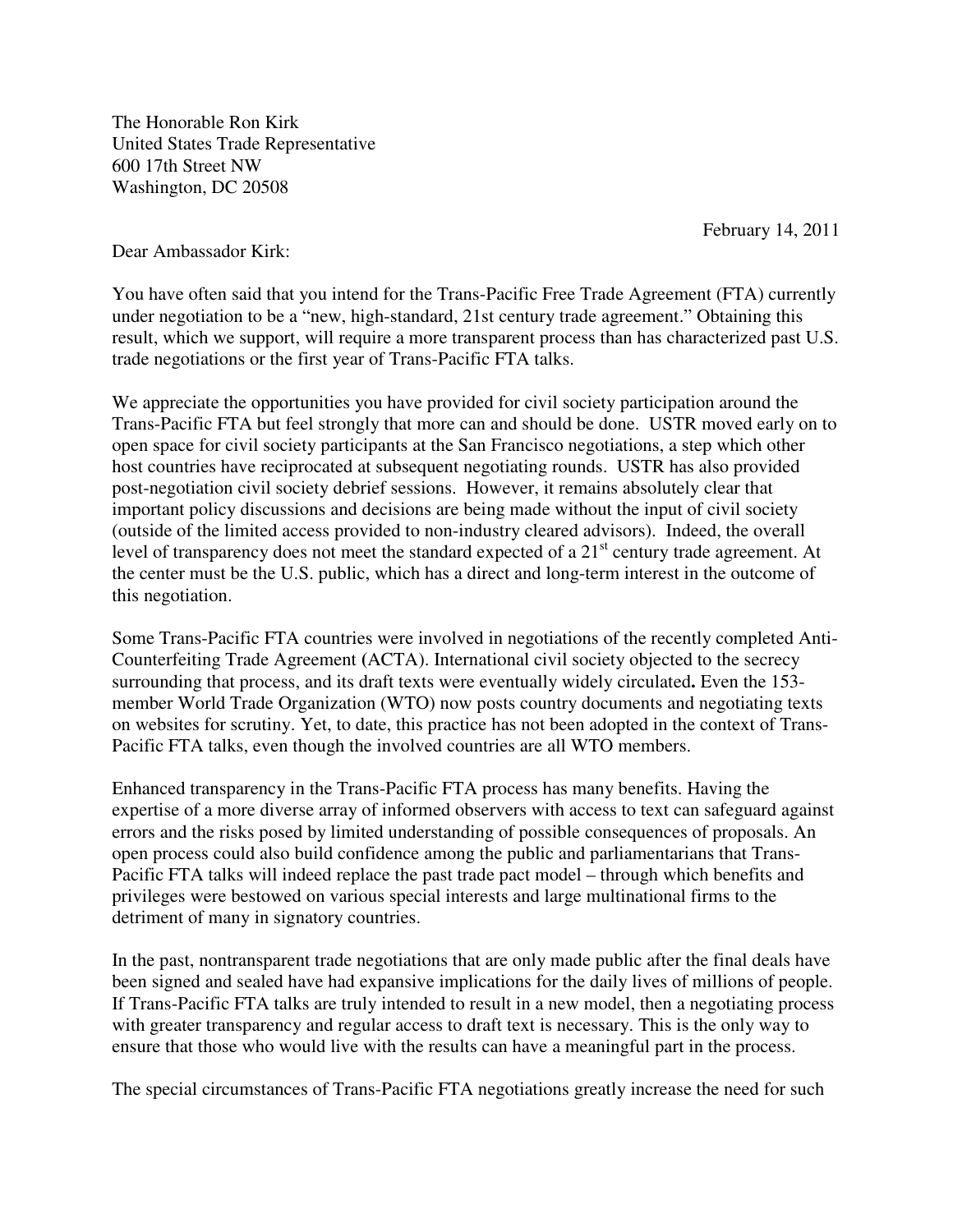openness. The current negotiations are premised on a process started in 2008 to add foreign investor protections and financial services regulatory limits to a Pacific-4 Free Trade Agreement (P4 FTA) existing between Singapore, New Zealand, Chile and Brunei. The P4 FTA certainly does not represent a new model for the 21<sup>st</sup> Century. And, especially in light of the global financial crisis, the prospect of adding new limits on financial regulation and new foreign investor rights to the P4 FTA is worrisome.

Indeed, the scale and scope of the proposed Trans-Pacific FTA is expansive. All signatory countries would be required to conform their domestic laws and regulations to certain provisions with an enforcement mechanism that would allow indefinite trade sanctions against countries that fail to comply. Trans-Pacific FTA negotiations cover not only financial regulation and new rights for foreign investors, but limits on how an array of services relating to healthcare, energy, natural resources, culture and more may be regulated; how domestic tax dollars may be expended; what sort of food safety and labeling and quarantine policies will be permitted; and more.

Citizens and legislators would never tolerate policymakers keeping secret the text of domestic legislation until it was passed. Yet, the Trans-Pacific FTA could require the alteration of wide swaths of our domestic policies under terms that do not facilitate later modifications as governments or public demands change. Indeed, the enforceability and permanence of such terms, with later changes to an adopted Trans-Pacific FTA requiring agreement by all of the signatory countries, necessitate extreme care and complete transparency on the front end.

Your USTR colleagues have confirmed that the investment and financial services texts initially developed during 2008 negotiations are being used as the basis for current negotiations. We request that these available draft texts be released immediately. Past requests by civil society representatives to our countries' negotiators for access to these two texts has been met with the argument that some *other* country objects to such transparency and that is why our government cannot allow us to have access. The February Santiago negotiations provide an excellent opportunity for the Trans-Pacific FTA countries to agree *together* to make the draft investment and financial service texts available and to release other draft texts as they are created.

We request that your negotiating team propose to the other negotiating parties at the February 2011 Santiago Round that they collectively agree to create a joint FTA website to facilitate enhanced transparency and to make available information about upcoming rounds (time, place, issues to be considered) and contact information for key negotiating personnel, as well as all white papers, draft texts, offers and counter-offers, trade and other data, press statements and declarations in the FTA process. Only such a robust, open and informed debate about possible Trans-Pacific FTA provisions will ensure a desirable outcome for a high-standard,  $21<sup>st</sup>$  century trade deal.

Sincerely (continued on following page),

AFL-CIO Center for International Environmental Law Columban Center for Advocacy and Outreach